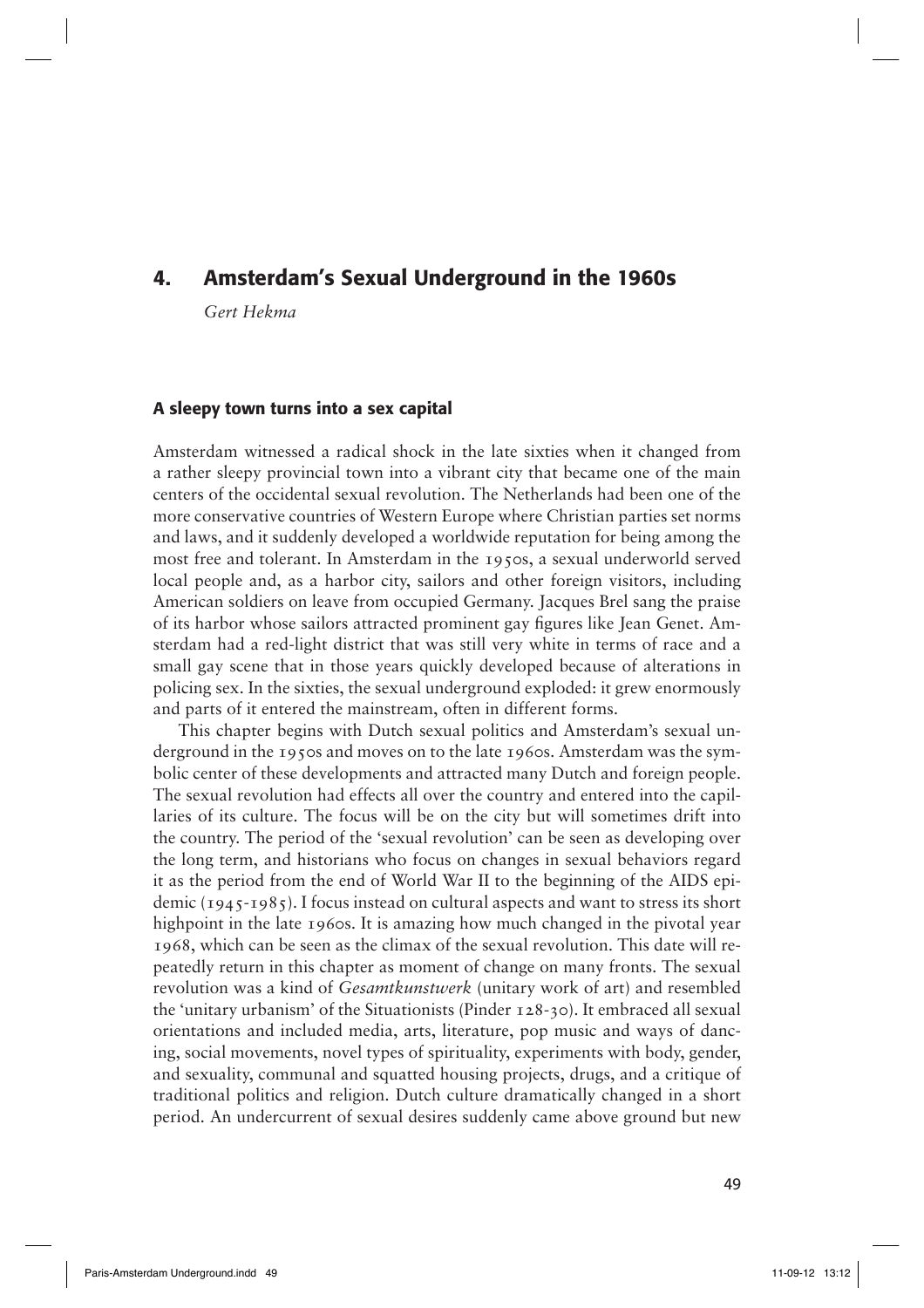underworlds and subcultures emerged. The chapter will end by addressing the question of how the sexual underground and revolution subsequently developed.

# From the 1950s on

Since the early-twentieth century, the Netherlands was a 'pillarized' society, where four main groups (pillars) set the political and social tone: Catholics, orthodox Protestants, socialists, and liberals. From 1960 on, this system started to break down. Society democratized, individualized, and secularized. Consumption started to compete with production as a main economic activity. Many people lost their political and religious faith and wanted to be independent of pillars, even to get rid of them. The Christian pillars also changed from the inside and played a central role during the transformations of the 1960s.

In 1911, Christian parties introduced new sex laws that criminalized abortion, pornography, and pimping, and created a higher age of consent for homosexual relations than for heterosexual relations (21 versus 16 years, in Article 248bis). They wanted to differentiate themselves from those who held more liberal legal attitudes and introduced stricter legislation influenced by Christian values. This put a stamp on the Netherlands as sexually conservative country. In the 1950s, however, it was Catholic and orthodox Protestant psychiatrists and clergymen who proved to be pivotal in a change of mind that transformed society in the Netherlands. As practitioners in the newly developed fields of social work and psychiatry, they treated clients who suffered from the suffocating sexual morality of the churches: unmarried women who got pregnant, people dealing with the taboos on pre- and extramarital sex, gays and lesbians who felt rejected by religions that condemned their love. Forced marriages, illegal abortions, imposed adoptions, and other family dramas were the rule of the day (Develing). Priests engaging in pedosexual relations were unimaginable. Although liberals and socialists had more lenient attitudes toward sexuality, contrary to what one would expect, it was Catholics and Protestants who put questions of sexual morality on the social agenda (Oosterhuis). With their criticism, the professionals contributed significantly to the erosion of the pillars. Once the two religious clusters lost their rigid and dogmatic views on social morality, the constraints they had imposed on the other pillars disappeared and public opinion made a complete turn from opposing to supporting various sexual freedoms (see the surveys of Noordhoff and Kooy). This created sexual space in society.

The pillars were not the only part of society to be transformed. Like other Western countries, The Netherlands saw a radical change in its sexual culture in this period. The main transformation regarded sexual desire. While in the past, lust was only imaginable between opposite poles (male/female, active/passive, old/young, client/prostitute, butch/femme, queer/trade), the trend was in the direction of equality. Feminism and socialism that strived for gender and social equality respectively began to have influence. This meant that women should have more sexual and social autonomy. The genders became increasingly equal partners in hetero-erotic relations and women became more independent from

50 part 1: PROJECTIONS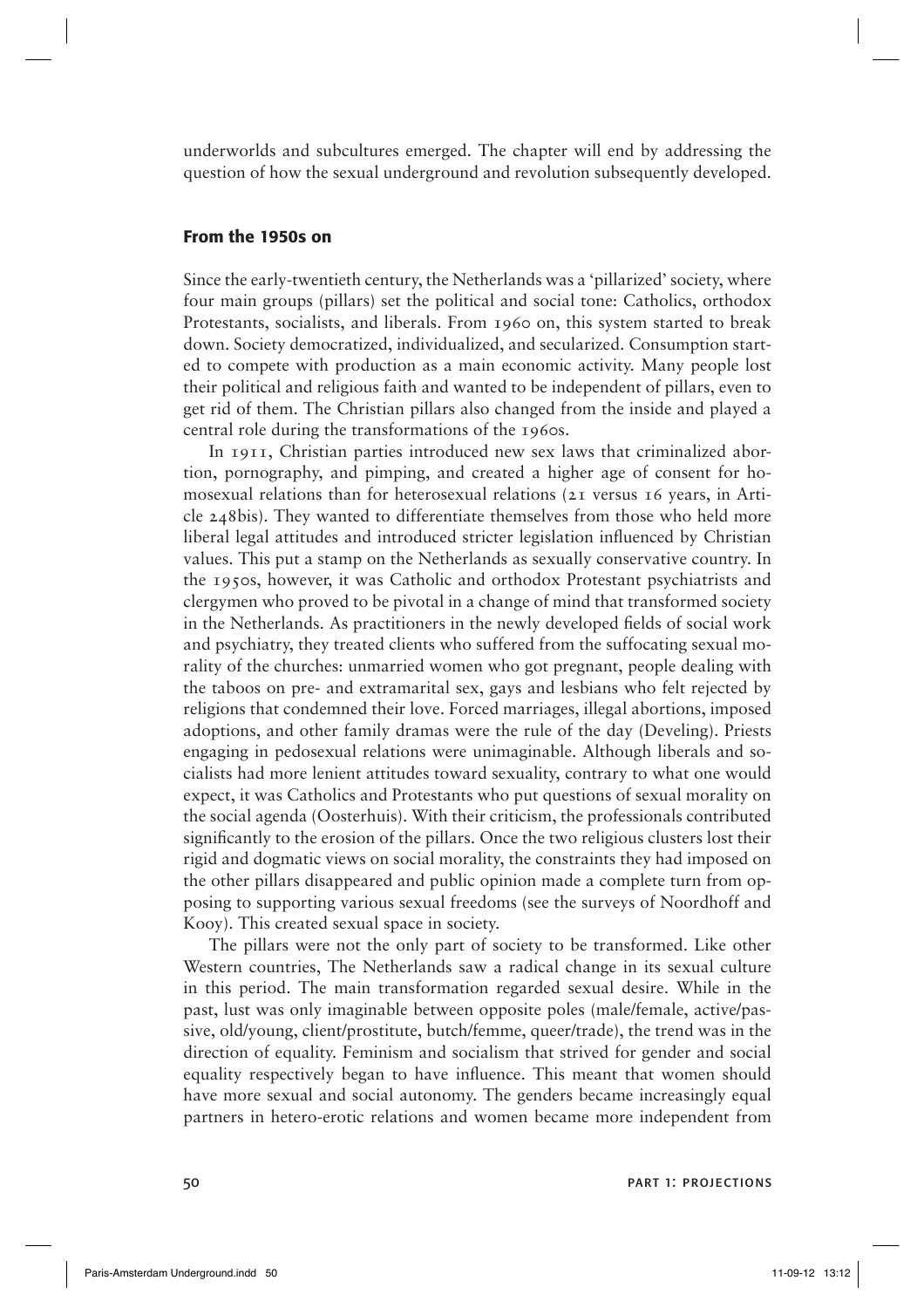their husbands. The feminine queers of the past who had preferred sex with masculine straight men became masculine gay men and pursued each other, while butch lesbians stopped pursuing feminine heterosexual women. A new generation of gays and lesbians wondered why an older cohort so strongly identified with the other sex while they preferred their own sex. They wanted to be normal, and as they said, they were only different in bed where sexual roles would be interchangeable (Hekma, *De roze rand*). The drive for equality was most beneficial for gay and lesbian relations that generally show more gender parity than straight ones. It was negative for those groups who desired unequal relations: pedophiles, zoophiles, sadomasochists, sex workers and their clients, and straight couples with traditional, unequal power dynamics (Hekma, 'The Drive').

When the weekly *Vrij Nederland* did a survey among 'new adults' in 1959, the young generation still expressed a conservative morality in which marriage was central. The youngsters were not asked about sex, but about going on vacation together before marriage. Yes, they responded, they could, but most respondents indicated that it should be in the company of third parties. Divorce was possible but care for children should have first priority. 'Two religions on one cushion', or sex between those of different faiths, was deemed unacceptable by 56% (Goudsblom).

#### Male Youth Cultures: Nozems and Provos

From the 1950s on, a male youth culture of Pleiners and Dijkers (referring to higher-class Leidseplein and lower-class Nieuwendijk), or Nozems, developed in Amsterdam. '*Nozem*', a word of unknown origin, meant that both groups were trouble makers. Nieuwendijk was close to the Red Light District, while Amsterdam's artist scene was to be found near Leidseplein, with its French existentialist penchants. This square was also the location of one of the two main gay dance halls in town, the Schakel, with Leidsestraat ('*rue de vaseline*' in gay slang) leading to the other dance hall, DOK, on Singel, in those times the main location of male street hustlers. The French style of the Pleiners was close to that of queens in Schakel and DOK while Dijkers with their macho manners resembled leather men of the newly emerging kinky scene in the Red Light District's Warmoesstraat. They were more oriented toward the United States, pop music, blue jeans, and leather than the Pleiners and Sissies, who preferred more feminine French elegance and chansons.

In the late 1950s, the first ripples of new times were visible with the Nozems. The gay scene and sexual politics of the local police also changed. While vice squads of the past harassed queer bars out of business, they now decided that it was better to keep homosexuals in their clubs than cruising on the streets for straight men, which only led to public nuisances. This policy of toleration in semi-public places, such as bars, led to a rapid development of the gay scene. Where a few transient bars existed before the Second World War that were often mixed (gay, lesbian, sex workers and their clients), now the number of specialized places suddenly increased. Mixed bars disappeared and sexual differentia-

amsterdam's sexual underground in the 1960s 51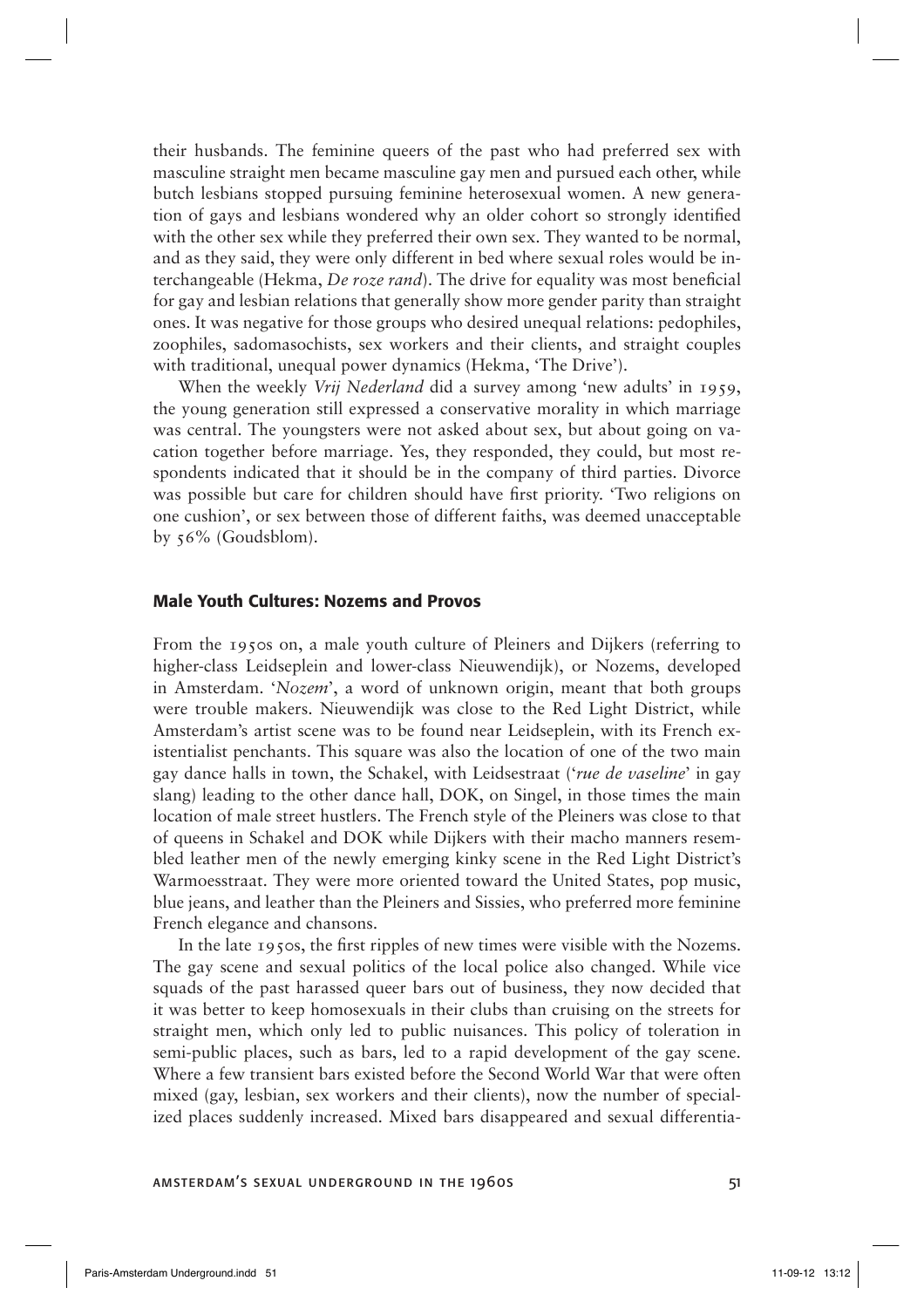tion between homo- and heterosexual space and identity became stricter. When social integration of gay and straight became imaginable, erotic integration faded away. Both the gay sexual use of public toilets and the visible presence of male hustlers on streets abated in the 1970s. In the sixties the city had two co-existing gay undergrounds: on the one hand a lively but shadowy street culture of past days, and on the other a new subculture with bars that remained hidden behind closed doors. Both worlds were visited by men for whom the whole world was a 'closet' with no exit. 'Coming out' had yet to receive a meaning: it was still a straight world.

Nozem was soon replaced by Provo (provocateur) which referred to a new politicized group of young people who became active from 1965 on. Provo initiated a radical cultural and political shift and stimulated vital social changes. It has become synonymous with major transformations in Dutch society in the late sixties such as secularization, democratization and individualization, and the rise of a youth culture. Their public activism started taking as an example the weekly 'happenings' of their predecessor Robert Jasper Grootveld whose innocuous events in 1963-1965 had made the authorities and the police very nervous. His happenings took place at the Lieverdje (The Little Darling), a statue of a street urchin on the centrally located Spui (Duivenvoorden). Anarchist Provo youth copied his street activist methods. They stood for resistance against the authorities, and were in favor of squatting, communal living arrangements, drug use, ecological solutions, 'white' (that is, free) bicycles, and public transportation instead of cars, which were both dangerous and polluting. They opposed the neocolonial wars of NATO and support for dictatorships. Provos heartily embraced the sexual revolution. They were in favor of, as one of them said in the first issue of their journal *Provo* (1965), free love and 'complete amoral promiscuity'. The leading Provo intellectual Roel van Duijn (1985) drew upon the work not of the straight Wilhelm Reich but of the queer Marquis de Sade – whose works were translated in the late sixties – which he liked for its libertinism rather than for its violence. In addition to creating a *witte fietsen* plan for free bicycles, they also developed a *witte wijven* plan ('white', that is, free women) plan; *wijven* being a negative term for 'women') for female sexual emancipation, and a *witte homofielen* plan for homosexual rights (unlike *wijven*, 'homophile' was the most conventional term for homosexual; see Van Weerlee). It was a broad program that also stressed spontaneity, desire, playfulness, urban renewal, police officers as social workers, and strongly resembled the Situationist one (Pinder). In 1966, Provo became a political party and joined the Amsterdam city council with one seat. Provo received international attention through various public events, most famously in 1966 with demonstrations against the royal marriage of Princess Beatrix to a German squire. Pictures of a smoke bomb that struck the golden carriage went around the world (Kempton).

Many artists supported this counterculture of provocation. Author Simon Vinkenoog became its unorthodox spokesperson. Composer Peter Schat offered the basement of his house for meetings. Jan Cremer and Jan Wolkers – both authors and painters – wrote *I, Jan Cremer* (1964) and *Turkish Delight* (1969), pivotal literary texts of the sexual revolution (see Calis). A revolution in the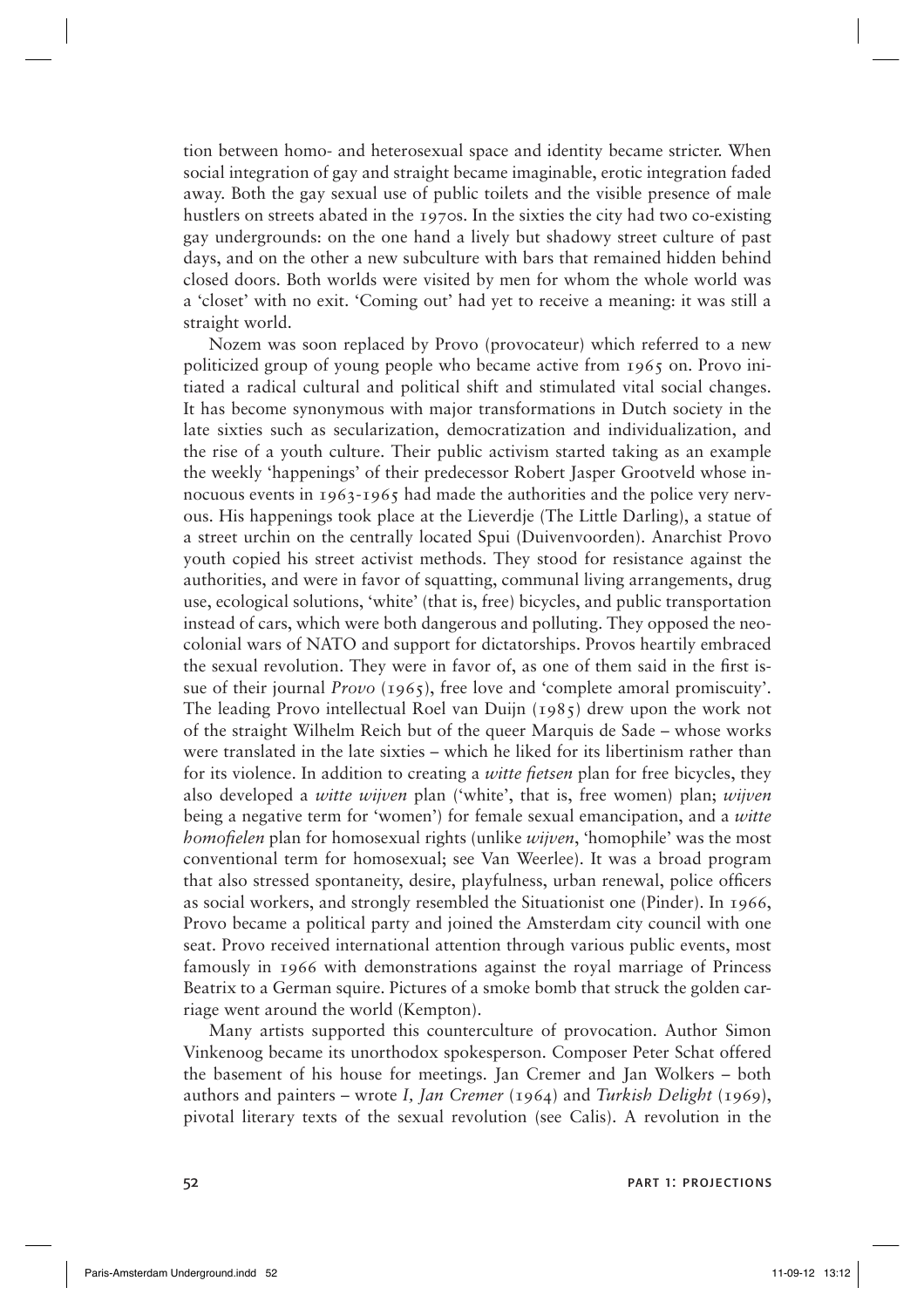art world preceded Provo: CoBrA (Appel, Corneille and Lucebert), architectural utopia 'New Babylon' of Constant Nieuwenhuis (Kennedy, Pinder), artist group Nul (Zero).

Provo was short-lived (1965-1967) but had a major impact. It inspired many groups in politics and the squatters' movement, and led to all kinds of alternative initiatives: bookshops, printing and publishing projects, bars and restaurants, galleries, pop groups, communes, and so on, often in squatted places. With the Man-Vrouw-Maatschappij (Man-Woman-Society, 1968) and the more radical Dolle Mina (Mad Mina, 1969), the second wave feminist movement started. They were mainly active in the field of gender politics while their main sex-related issue was abortion, being 'boss of your own belly' (Ketting; Vuijsje). In May 1969, students occupied the Maagdenhuis, the University of Amsterdam's bureaucratic center, and asked for more democracy – another memorable moment of the sixties. Art students directed actions toward concert halls and theaters. Most of these demonstrations were radical and *ludiek* (playful). Urban protests concerned large-scale developments that destroyed the fine structure of inner cities. When in the early 1970s Amsterdam's government demolished parts of the old town for a new subway, violent riots broke out. In the late 1960s the city was in the mood for major changes in gender and sexual politics, the arts, city planning, and environment.

### Sexual Movements

Since 1946, there were two kinds of sexual movements in the Netherlands. The Nederlandse Vereniging voor Seksuele Hervorming (NVSH, Dutch Society for Sexual Reform) had been largely concerned with family planning. In the 1960s it changed its aims to focus on sexual reform. The NVSH became a major social force in the 1960s with over 200,000 members at its high point (Nabrink). The Cultuur en Ontspannings Centrum (COC; Center for Recreation and Culture) represented the homosexual movement; it became junior partner of the NVSH during the late 1960s (Tielman).

The NVSH's political demands were formulated in 1967 in a speech given by its chair, Mary Zeldenrust-Noordanus. On a legal level she requested the abolition of laws restricting homosexuality, abortion, pornography, prostitution, and divorce, and asked for easy access to contraceptives for all women above 16 years old. She hoped this might be realized by the year 2000. In fact, most of these changes came about within a decade through either legal change or 'tolerance', meaning that the state did not prosecute those who engaged in officially forbidden acts – a typically Dutch way to deal with controversial topics. Abortion became an accepted medical practice in 1968 (Ketting). Zeldenrust-Noordanus's main point, however, was broader. She was in favor of ending gender and sexual binaries. At that time, hippies celebrated androgyny, young men had long hair and wore shiny shirts, and girls started to wear jeans – the 'masculine' trousers once forbidden to them by local regulations that also forbade male drag. There was sexual openness among the new generation, but it did not last long. NVSH

#### AMSTERDAM'S SEXUAL UNDERGROUND IN THE 1960S 653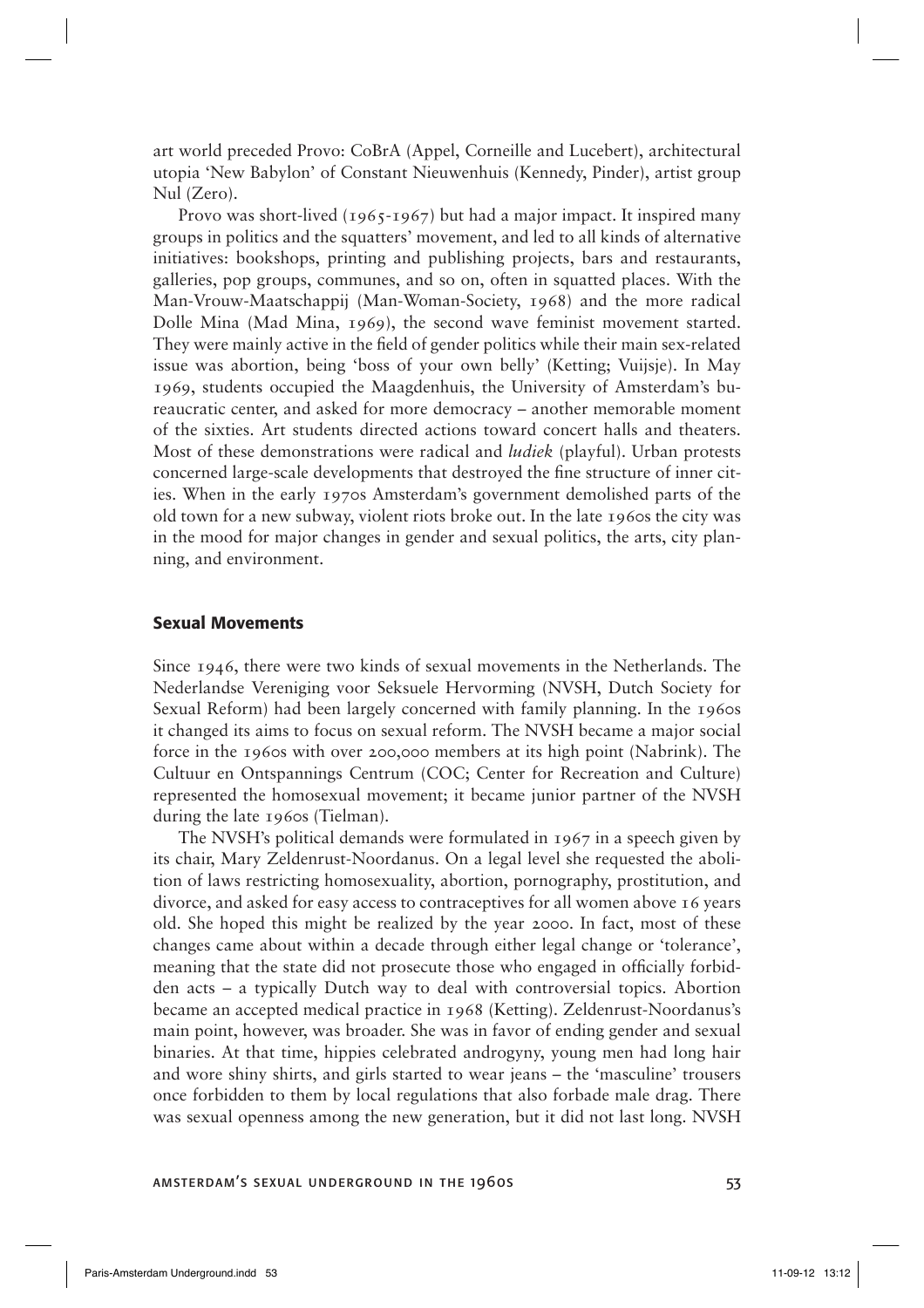may have suggested legal changes and transgressing gender and sexual dichotomies, but, while laws and regulations were abolished or modified, these binaries became in fact stricter from the 1980s on.

Parallel to these sexual movements, Amsterdam's sexual and gay scenes started to grow in the 1960s. The Red Light District developed into a tourist destination, and venues such as cinemas, sex shops, and erotic clubs opened across town. The number of gay bars doubled in this decade, with a main upsurge in 1968. To the distress of the city government, gay tourists started to flock to town as a result of its new tolerant reputation. Flower children slept on Dam Square and in the Vondelpark. From 1968 on, Amsterdam was a city of love, sex, drugs, and rock music.

# Mediatization

Media contributed to the sexual revolution, television in particular. Television entered all households in the 1960s, with  $75\%$  of Dutch households having a TV in 1966. In 1964, a program featuring the poet Remco Campert was censured because he read a poem with the word *naaien* (meaning to sew, but also to screw; Calis 34). Times changed, however, and the satirical program *Zo is het toevallig ook nog eens een keer* (1963-1966) (Ferdinandusse) and *Hoepla* (1967) (Verhagen) could be more explicit. The first was made by famous Dutch personalities like author Gerard Reve, and the second by artists Willem de Ridder, Wim T. Schippers, and others. The broadcasting of both programs resulted in questions being raised in parliament, *Zo is het* for blasphemy and *Hoepla* because it featured the first appearance of a naked woman on Dutch television. In 1966, *Zo is het* is also notable as the first Dutch TV program to use the word *neuken* (fuck).

The television broadcasting company VPRO, the NVSH, and the weekly *Vrij Nederland* (Free Netherlands) were mainstream organizations or media outlets that were supportive of the sexual revolution. The largest Dutch morning paper, the right-wing *Telegraaf*, was a staunch opponent of the trend. Sex became frontpage news in various ways. Jan Cremer (straight) and Gerard Reve (gay) were authors who, through their books, interviews they gave to the media, and TV appearances, injected the news with a healthy amount of sex.

The NVSH published a monthly journal, *Verstandig Ouderschap* (Prudent Parenthood), that changed its title in 1968 to *Sextant* and completely transformed its contents. The monthly developed into a mouthpiece of the sexual revolution. It offered special issues on birth control, sexually-transmitted diseases, love, pornography, and sexual dysfunctions – vacillating between tame and daring coverage in order to accommodate its broad readership. Each issue had two pages of letters to the editor and another two with questions and answers. These features were among the most popular found in the journal and provide an indication of the concerns and attitudes of its readers. Marital problems and questions about sexual preference issues were dealt with in the advice section '*Wij willen weten*' (We Want to Know), and received pragmatic medically-informed answers. The letters indicated strong differences of opinion between NVSH's more mainstream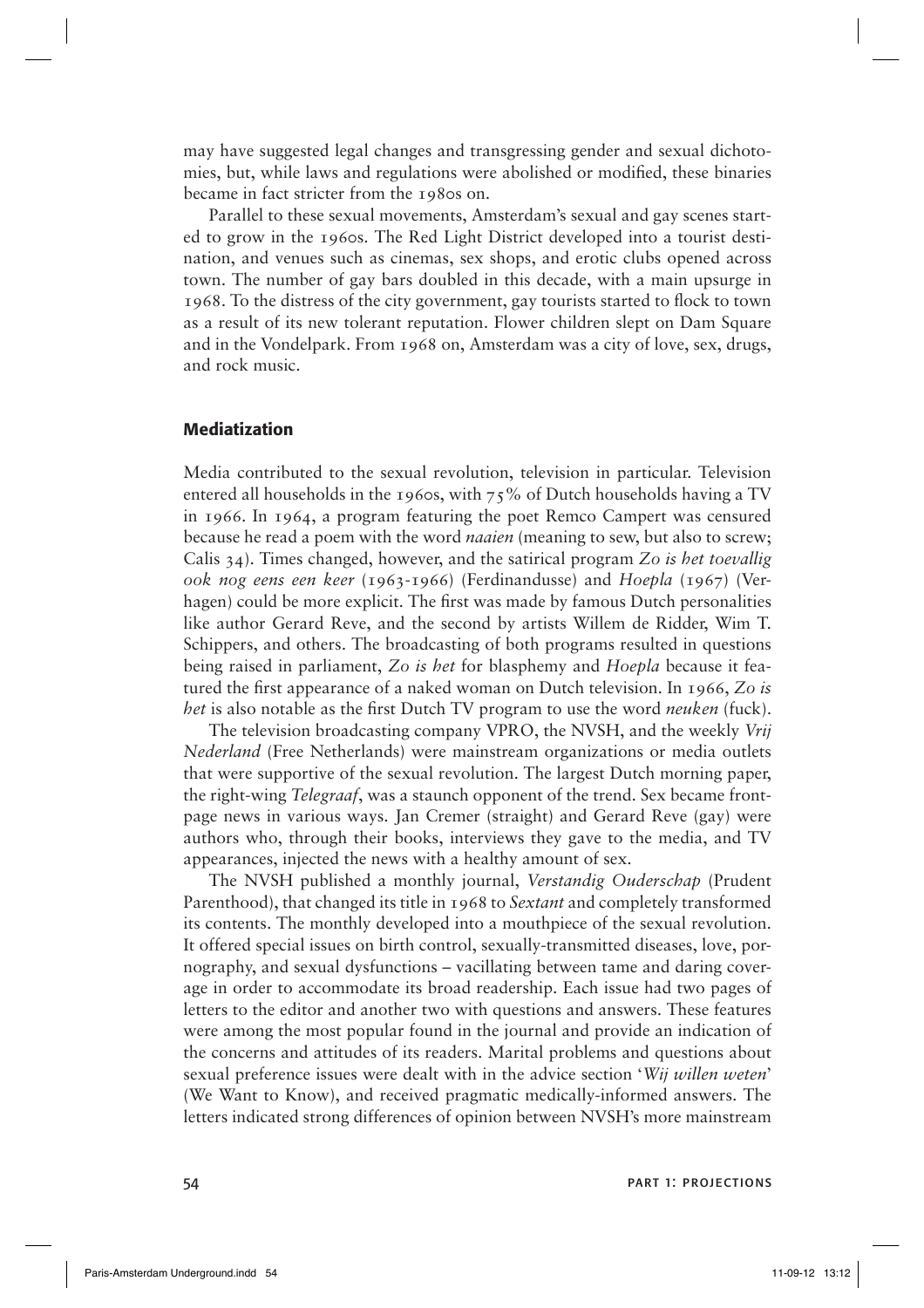and radical members. Some opposed the attention given to pornography or homosexuality, while others complained that most of the erotic imagery was of women and not men, or that it was too tame. In the 200,000 households where the monthly was delivered, youngsters could read about information like this possibly for the first time (Röling).

In the spirit of the time, COC initiated a journal in 1965 whose name indicated its message: *Dialoog*, referring to the conversation between the gay and straight communities. Gay activists stepped out of their underground, stopped using pseudonyms, 'came out' and started to fight for social integration. A letter from Gerard Reve in the first issue became controversial because in it he imagined Jesus returning to the world as a donkey he would have sex with out of celestial love. Clergymen connected to COC protested, and a member of parliament initiated court proceedings against Reve for blasphemy. The case went from the lower court to the Supreme Court. Reve was supported by theologian expert witnesses, who claimed that the donkey fantasy was his way of expressing his beliefs. The Supreme Court accepted this view and acquitted him. The case made headlines in the media, which discussed his homosexual preferences more than the depiction of bestiality with Christ that had started the procedure (Fekkes). Through his novels and media presence, Reve became the pivotal Dutch queer who engaged in SM and polyamory, or consensual non-monogamy. He was also a conservative who embraced Catholicism at a moment that many Dutch were leaving the church. Reve's case illustrates how quickly changes came. In 1966 when the court proceedings started, he was still a weird outsider; in 1968 when he won his case, public opinion had changed in his favor. He had become a national gay icon (Maas).

Many explicit sex journals started in the late 1960s. The most famous were *Chick* and *Candy*, both dating from 1968. *Chick* (1968-2008) was the highly successful enterprise of Jan Wenderhold who started it to make money for his family. Its initial print run of  $5,000$  rose to 18,000 by the second half of 1968, and a major (and still existing) concern about erotica grew out of the magazine. *Chick* was more than just a porn periodical since it covered general news and offered libertarian views. The colorful Joop Wilhelmus became its editor. He started his career by publishing Provo-like journals, edited books on bestiality and sexual variation, ventured into specialized areas like child porn with the magazine *Lolita*, and started sex shops. *Candy*, still published to this day, was *Chick*'s main competitor for the new sex market. Publisher Peter J. Muller edited another major journal of the sexual revolution, *Hitweek* (1965-1969), which later became *Aloha* (1969-74). These monthlies focused on pop music, and added drugs and sex to their fields of interest.

One of the most attractive and radical products of the Amsterdam sexual underground was the English language *Suck: The First European Sexpaper* (1969- 74). Among the collaborators were Germaine Greer, Bill Levy, and Willem de Ridder. *Suck* was nicely illustrated and carried the work of people like Theo van den Boogaard, a major artist of Holland's sexual revolution. Contributors sent in sexually explicit narratives that dealt light-heartedly with most sexual variations from masturbation to incest to bestiality. It seemed a competition of who could

amsterdam's sexual underground in the 1960s 55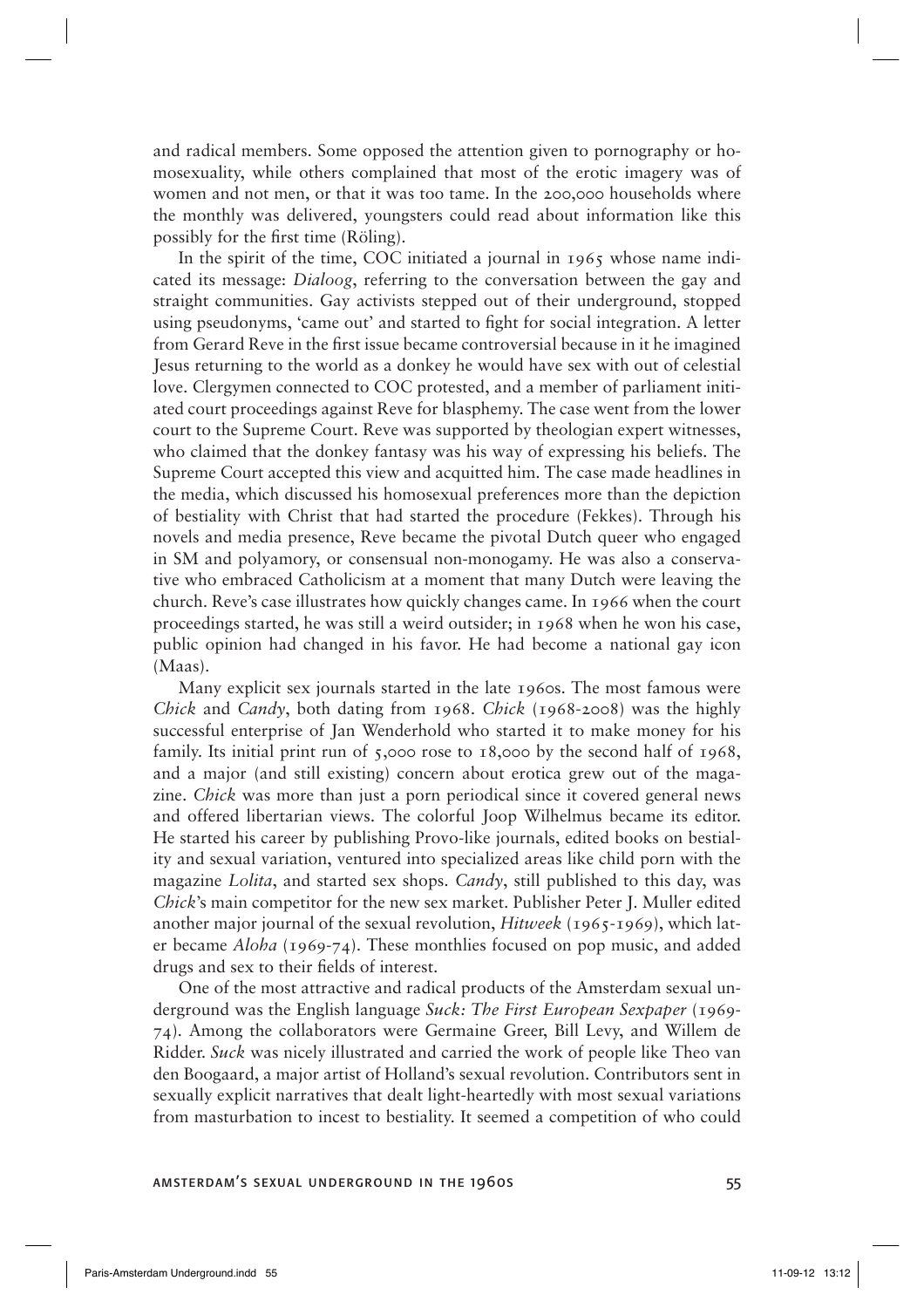tell the strongest story. The journal published Wystan Auden's cruising poem 'The Platonic Blow', excerpts from William Burroughs's *Wild Boys* (1971), and a close-up of Greer's vagina. The final issue featured the richly illustrated 'Virgin Sperm Dancer: An Ecstatic Journey of a Boy Transformed into a Girl for One Day Only, and Her Erotic Adventures in Amsterdam Magic Centrum'. *Suck* also organized the Wet Dream film festivals.

Several papers ran ads for people seeking straight, gay, and lesbian relations. In February 1968, *Vriendencontacten* (Friend Contacts) started with a run of 1,500 copies that went up to 20,000 at the end of the year. The Dutch were hungry for sex. When *Sextant* discussed 'sex by numbers' in its January 1969 issue, it provided a long list of journals that offered such ads. Not only new papers entered this market – old ones tried to revive themselves by offering sex-related content. *Vrij Nederland* would later become the main respectable paper to carry sex ads.

# Nude Shows

The sexual revolution did not only happen on the pages of papers, on TV screens, or in bedrooms. On stage, nudity and sexual representations also became available. Amsterdam developed a tradition of sex shows that began in the Eylders, a bar in Leidseplein. The happenings of the bisexual Grootveld had included exhibitionist travesties and in 1962 a public orgy had taken place in his gallery (Duivenvoorden 193, 207). The post-Provo society Kiets Konservatorium ('*kiets*' meaning 'kitsch') met at Eylders, and on one occasion – in the quintessential year 1968 – the public undressing of a woman turned into a live sex show. Members of the group made this into a 'Depressive Erotic Panorama' for the Fantasio and Paradiso nightclubs. At the same time, the youth club Appeal organized a 'Rhythmic Pornography Show'. Painter Hans Frisch set up a 'Levende Opjekten Sjoo' (Live Objects Show).

All these shows consisted mainly of *ludieke* improvisations. *Ludiek* (playful) became a code word in those years for all kinds of events. The word had been introduced in *Homo Ludens* (1938) by the famous Dutch historian Johan Huizinga, who would have been surprised by its popularity among the 1960s radicals. His work had also inspired Constant in his project 'New Babylon' (discussed at length by Andrew Hussey in his chapter in this book). The nude shows were accompanied by music and actors were often stoned. They might pretend to be engaged in sexual activities, but the main aim was social critique. Sometimes the nude objects were put up in cages to indicate sexual repression. The Appeal show included two women and one man dressed in plastic that covered their naked bodies painted in the colors of the Dutch flag while playing the national anthem. This served to ridicule Dutch nationalism. On another occasion they used the German national anthem. Hans Frisch performed his show in all kinds of places, including churches, funeral homes, parks, and night clubs. The accompanying music was intentionally bad: he declared himself to be the director of the worst orchestra in the world with its 'stutter choir'. He also offered the performers in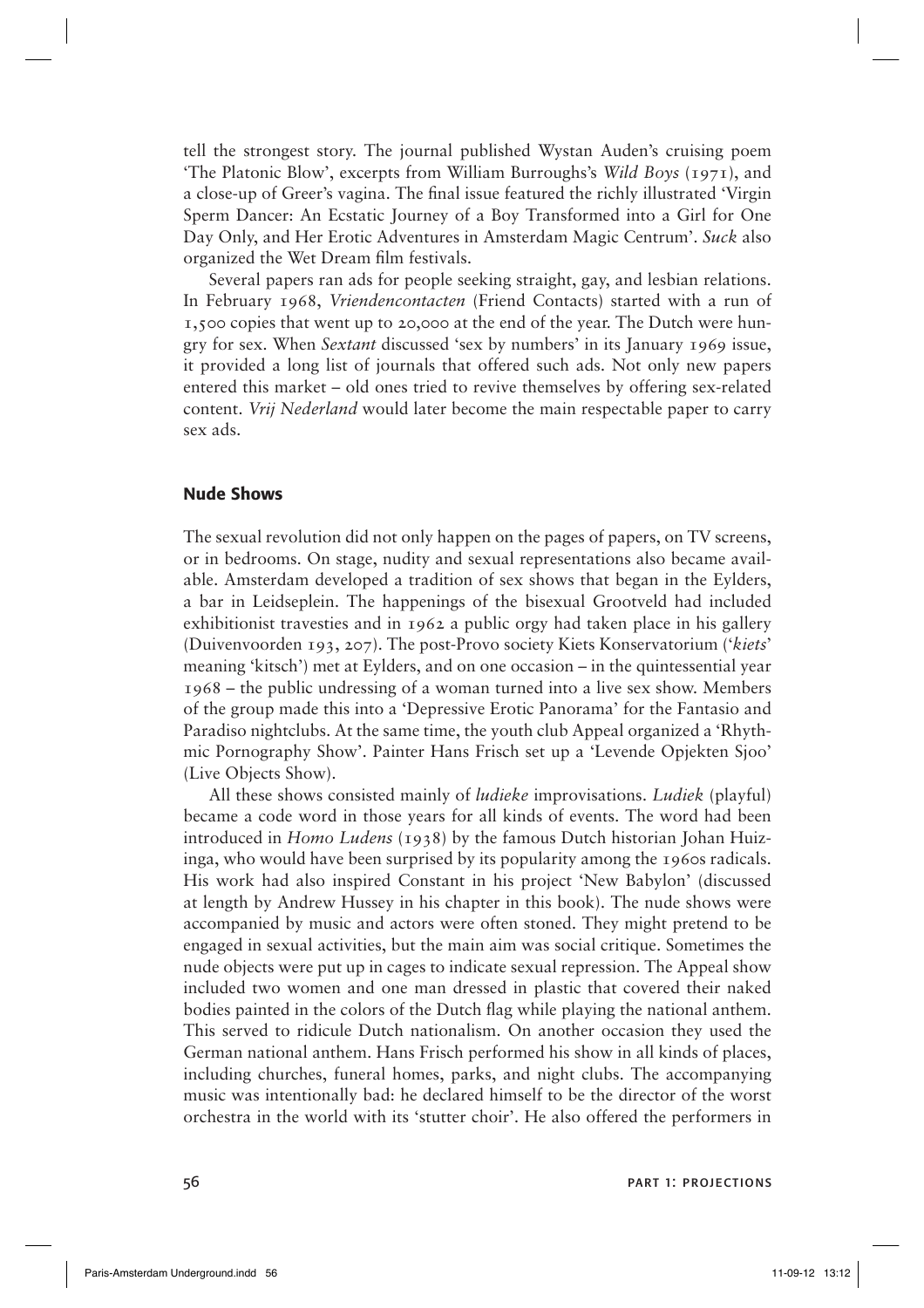his show for rent by the hour. It was all meant to be *ludiek* and of course to shock the petit-bourgeois, whom provocateurs called *het klootjesvolk* (testicle people).

The shows offered several sexual variations, and included not only heterosexual but also masturbatory, male and female homosexual, and sadomasochistic representations. Bestiality was only shown with toy animals that could be *ludiek*. The SM scenes that Ruud Kraamwinkel showed in his 'Depressive Erotic Panorama' were not popular with the public, so Hans Frisch left them out. Kraamwinkel's gay scenes were popular, however, in part because of his 'horse-dick'.

There may have been a new tolerance for sexuality on stage, but the shows were not always permitted. In April 1969, Kraamwinkel organized four evenings with an 'Explosive Erotic Panorama'. After the first day, the newspapers showed pictures of naked women behind bars and, at the suggestion of the vice squad, the mayor forbade them immediately. The organizers were prosecuted for public indecency in 1972 and were ordered to pay a minor fine of fifty guilders each. When the shows went into the countryside, they were forbidden in some places such as Nijenrode, the posh school of economics. Although the shows offered sex on stage, sex never took place off stage, and the presentations never became orgies, as rumors claimed.

After the mayor's interdiction, Kraamwinkel, philosopher Fons Elders, and a group of lawyers and doctors started the 'Erotisch Syndicaat' (Erotic Syndicate) that successfully brought the sex shows all over Amsterdam. The syndicate propagated tolerance and support for erotic imagery and play as a necessary antipode to the arms race and commercialization – a critical reference to militarism and capitalism, cornerstones of the existing order. They resisted sexual exploitation for anti-sexual aims. The shows included boys and girls playing school kids in shorts and with bare breasts, the boys at some point in cross-dress and wearing fetish clothing that could be bought on the spot and removed from their bodies – leaving the children nude. Elders liked qualities such as enthusiasm and amateurism in the sex shows. The city allowed these shows because the Syndicaat, as a membership organization, did not need official permission. There was too much nudity around for the city to make it stop: in 1967, the first female nude appeared on Dutch TV, actors came on stage in a 'natural state', streakers created excitement in the streets, and in 1972 the first nude beach was opened. It was amazing how suddenly the Dutch took to eroticism in 1968: with nude shows, magazines, sexual activism, or pleasures of the pavement.

#### The Dogmatic Turn

At the high point of the sexual revolution in 1967 to 1968, homosexual student activist groups were started in most cities. They made the same points as the NVSH, were against gender and sexual dichotomy and sexual taboos, and in favor of good sex education and abolishing antigay Article 248bis of the Criminal Code. They organized mixed dance parties for gay, straight, and in-between, and went to 'normal' discos to dance with same-sex couples – creating turmoil. And they continuously discussed sexual politics and experimented with erotic life.

AMSTERDAM'S SEXUAL UNDERGROUND IN THE 1960S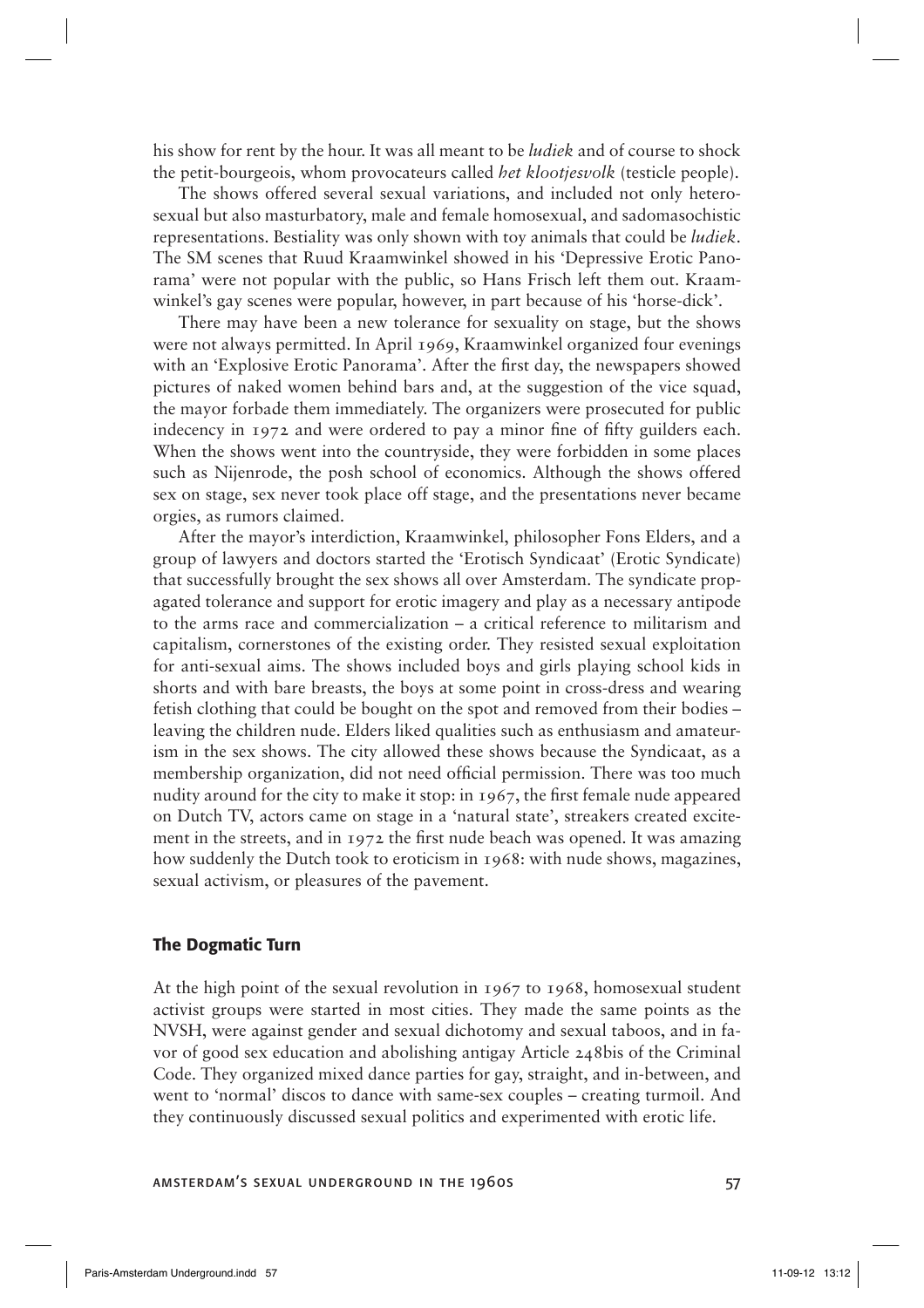In 1969, NVSH and homosexual student groups organized a 'love-weekend'. Jos van Ussel, a historian of sexuality and the NVSH's philosopher, gave a talk and asked the organizers to replace chairs with mattresses to transgress standard, unsensual ways of lecturing. In his speech, he predicted the revolution would turn into a liberation of the penis, deteriorating into a 'narrow' sexual change and not liberating the whole human being. At night, the sixty mainly gay participants engaged in promiscuous sex. Some non-gay participants discovered their homosexual side, as the radicals desired (the reverse is not reported). But some participants also discovered something different: the group sex was forced upon them, and it was deemed an expression of the 'competition moral' – meaning the macho desire to outdo others now in bed. They in turn were criticized for still being so oppressed that they could not enjoy a night of pleasure. Mutual accusations of intolerance followed where tolerance should be preached. Sexual liberation was no easy task.

The critique of sexual liberation would become stronger and many leftist supporters saw its limitations, as Van Ussel had; it was too narrow, only partial, not a *Gesamtkunstwerk*. The great revolution for him was humanism, and for most students socialism. Sexuality could only be liberated when all of society and in particular its socio-economic foundations had changed in a socialist direction. Their sexual revolution resembled the unitary urbanism of Situationists: it should be total and not a minor change within liberal capitalism. This idea spread with the growing influence of theories of Marx, Freud, and, in particular, of the Freudo-Marxist Reich. A revolution that only included the sexual would lead to the commercialization and continued erotic misery of oppressed groups such as women in a liberal, capitalist society.

Sexual and gender repression were seen as secondary themes of socialist struggle after its primary focus on money and labor. It was unimaginable that the primary contradictions of society could be sexuality and gender, being seen as natural rather than social, or that they would have an equal status. This dogmatic leftist critique of the sexual revolution was intensified by the focus of Reich and his followers on coital sex and serial monogamy as socialist utopia. Sex radicalism weakened with leftist hairsplitting. Freudo-Marxism, and Marx more than Freud, was especially popular among a new generation of leftist students. Kees de Boer was a student leader who became the Dutch mouthpiece of Freudo-Marxism and got his own pages in *Sextant*. In those radical years, most universities devoted panels to the sexual revolution with the participation of students like De Boer, academics like Van Ussel, (anti-)psychiatrists, feminists, and gay and lesbian activists. But after all the excitement, the energy of the sexual revolution filtered out. Dogmatic Reich won out over free spirit Sade, socialism over libertinism. This quibbling, typical for many leftist and alternative groups, surely reduced their political success but not their symbolic influence.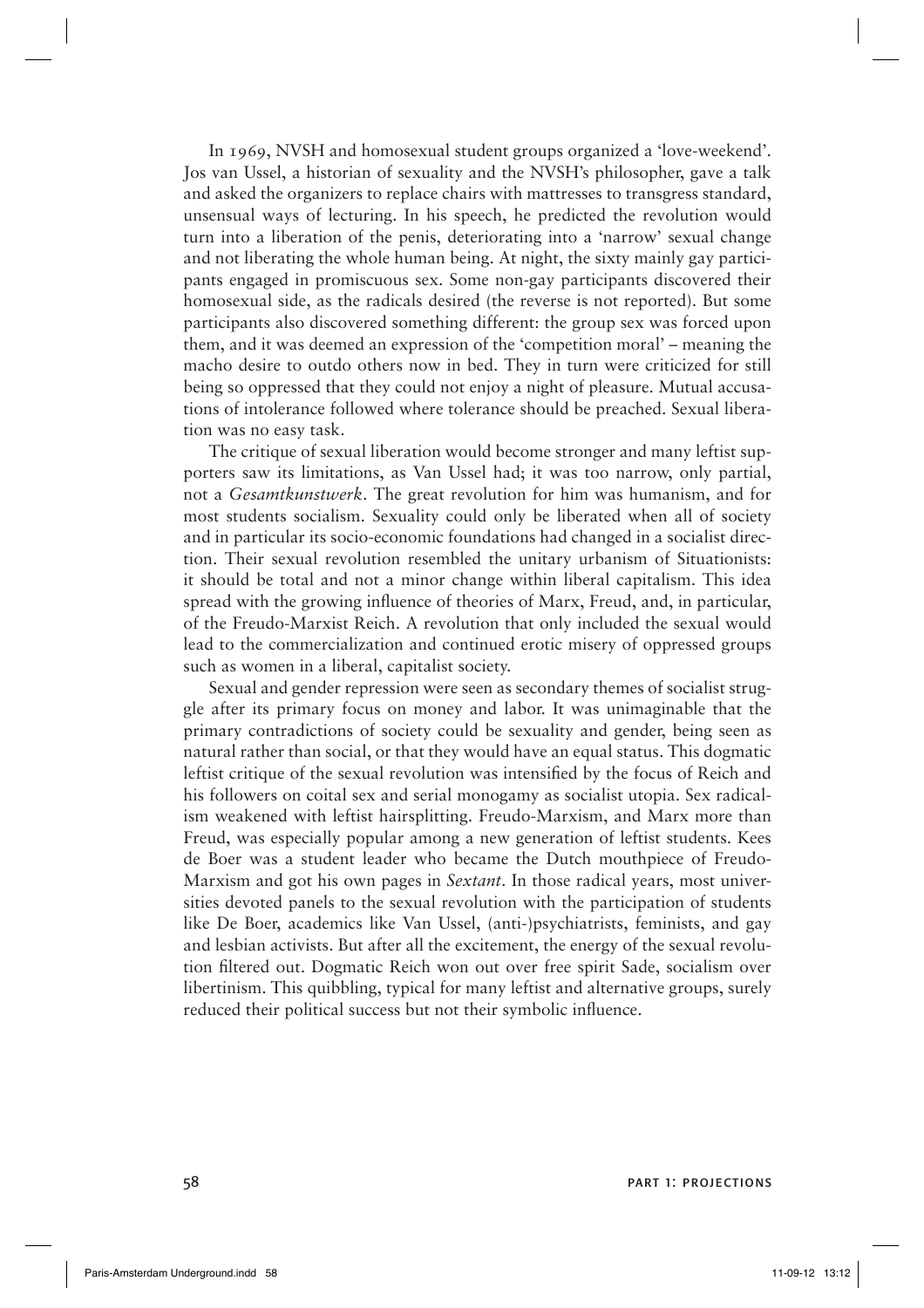# Rise and Fall of the Sexual Revolution

From the moment of the Provos onward, Amsterdam had an important political and sexual underground. Young hippie tourists flocked to the city and slept in its parks. In addition to sex, narcotics (and, in particular, the tolerant soft drugs policy) became an important attraction. An emerging gay scene and the redeveloped Red Light District were other pull factors. Out of the squatting scene, an alternative world of communes, cultural institutions (the world famous livemusic venues of Paradiso and Melkweg date from these years), galleries, cinemas, publishers, bookshops, bars, and restaurants developed. These underworld spaces facilitated new sexual possibilities like sex parties or nude shows. The city exploded erotically, but after the wild years of the late 1960s, most people went back to normal. An underground survived after the heyday of the sexual revolution, and its messages linger on to this day. In some cases it came above ground – as the music temples did – and drastically changed. The squatter movement shrunk noticeably because many squatted buildings were bought by the city or by tenants. In 2010, squatting was finally outlawed.

Nude shows, papers, and discussions of the sexual revolution abated in the seventies, or continued without much innovation. The changing membership of the NVSH gives a clear indication of this decline of interest: after climbing from 10,000 per year in 1946 to 200,000 per year in 1965, it tumbled down to 170,000 in 1970 and 75,000 in 1975. Most heterosexuals simply left because most of the aims had been achieved, like access to abortion, contraceptives, divorce, and erotic material. The Rutgers Foundation, which was founded in 1969, quickly had 60 centers offering help to people with sexual problems, while the Schorer Foundation was addressing gay and lesbian life issues since 1968. The idea of a general and integrated sexual revolution (the *Gesamtkunstwerk*) was contradicted by what happened within the NVSH that lost its straight members but survived thanks to new subgroups with an interest in specialized erotic variations: SM, exhibitionism, pedophilia, and transgenderism. Homosexuality remained the territory of the COC. Rather than intergration, differentiation along lines of sexual and gender preference was the future. For many people the excitement of those years was formative, but most soon fell back into the routines of earlier generations.

As previously mentioned, a major influential critique came from the new left. Roel van Duijn had quoted Sade as his inspiration in Provo in 1965, but in 1970 the marquis's work was seen as pornography rather than as political philosophy. The new stars were Freudo-Marxists like Wilhelm Reich and Herbert Marcuse. Their followers saw the sexual revolution as partial, and being more about money than pleasure. The sex industry now sought profits while disregarding the real desires of people. Sexuality was used for exploitation. There could be no revolution except one that included all fields and layers of society, Reich and Marcuse argued: the sexual revolution needed to be part of a total socioeconomic change but it was not. Following Marx, Freud, Reich and Marcuse, the left lost its *ludieke* and anarchist character and became dogmatic and socialist. The left had always been rather conservative in its sexual morality with a focus

#### AMSTERDAM'S SEXUAL UNDERGROUND IN THE 1960S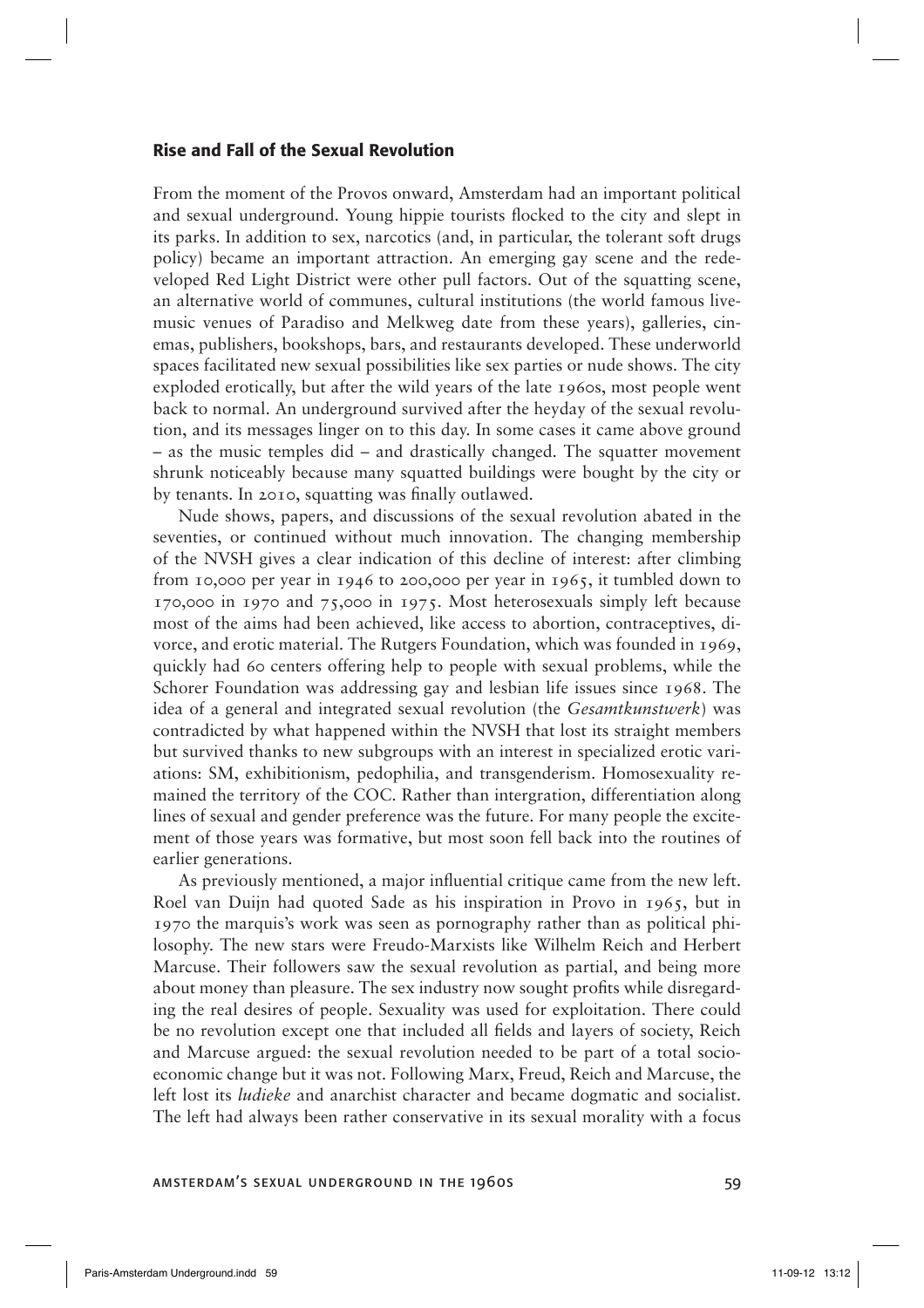on the straight, nuclear family. Reich's radical and Freud-inspired goal had been greater heterosexual freedom for young people. He wanted divorce to be allowed for couples who had made wrong choices in love. But otherwise sex should be (serially) monogamous and heterosexual. Reich rebuked sex work, promiscuity, homosexuality, and other erotic variations. Many in the new left followed in his footsteps. From a quite different perspective, Michel Foucault gave a deathblow to libertine activities and promises by underlining the disciplinary and controlling outcomes of all talk about sex. Where defenders of the sexual revolution had seen progress and utopias of liberation, and Freudo-Marxist exploitation, he focused on greater controls by disciplines such as medicine and the social sciences, although his critique was voiced in the name of sexual pleasure against domination.

The sexual underground has a complex history. The Red Light District and the gay scene of the fifties came above ground due to the sexual revolution after 1968. They remained distinct from the Provo movement that created its own underground, including issues of gender and sexuality. The avant-garde of Co-BrA, Constant, Situationists, or group Nul was part of another, parallel but older generation. Gay and lesbian students groups were more inspired by Provo than by the gay scene or COC and created their own alternative spaces. Like the old underground, the new one got socially integrated. Subcultural institutions entered the mainstream, Provos continued their political activities in regular political parties, squatters had their high point in 1980 with the riots around the coronation of Queen Beatrix and witnessed decline afterwards. The gay movement gained political influence in the early 1980s, in particular in relation to the AIDS epidemic. Undergrounds of the 1950s and 1960s became mainstream or, just as often, disbanded. And while old ones disappeared or moved up, new ones emerged: queer groups like Lesbian Nation and Red Faggots in the 1970s, alternative galleries like Aorta in the 1980s, the discos Roxy and Mazzo, and kinky parties in the 1990s. They were less spectacular and influential than their predecessors of the 1960s who had to make a larger jump, but they continued Amsterdam's underground.

The sexual revolution has a controversial and ambiguous history. Nowadays, many people deplore the so-called individualism or excessive freedoms of those years and argue that they have had a negative influence on present-day Holland, but at the same time sexual freedom and women's rights, which were won in those years, are regarded as characteristic of Dutch culture today. On both sides of the equation, the elements are highly dubious: both how individualized and also how gay- and women-friendly the Dutch are. The underground saw a quick and radical development in the sixties, and while many dreams remain unfulfilled, others lingered on and were sometimes enshrined in laws, social conventions, urban practices, and self-images. Utopian desires followed the road of continual change as the Situationists imagined.